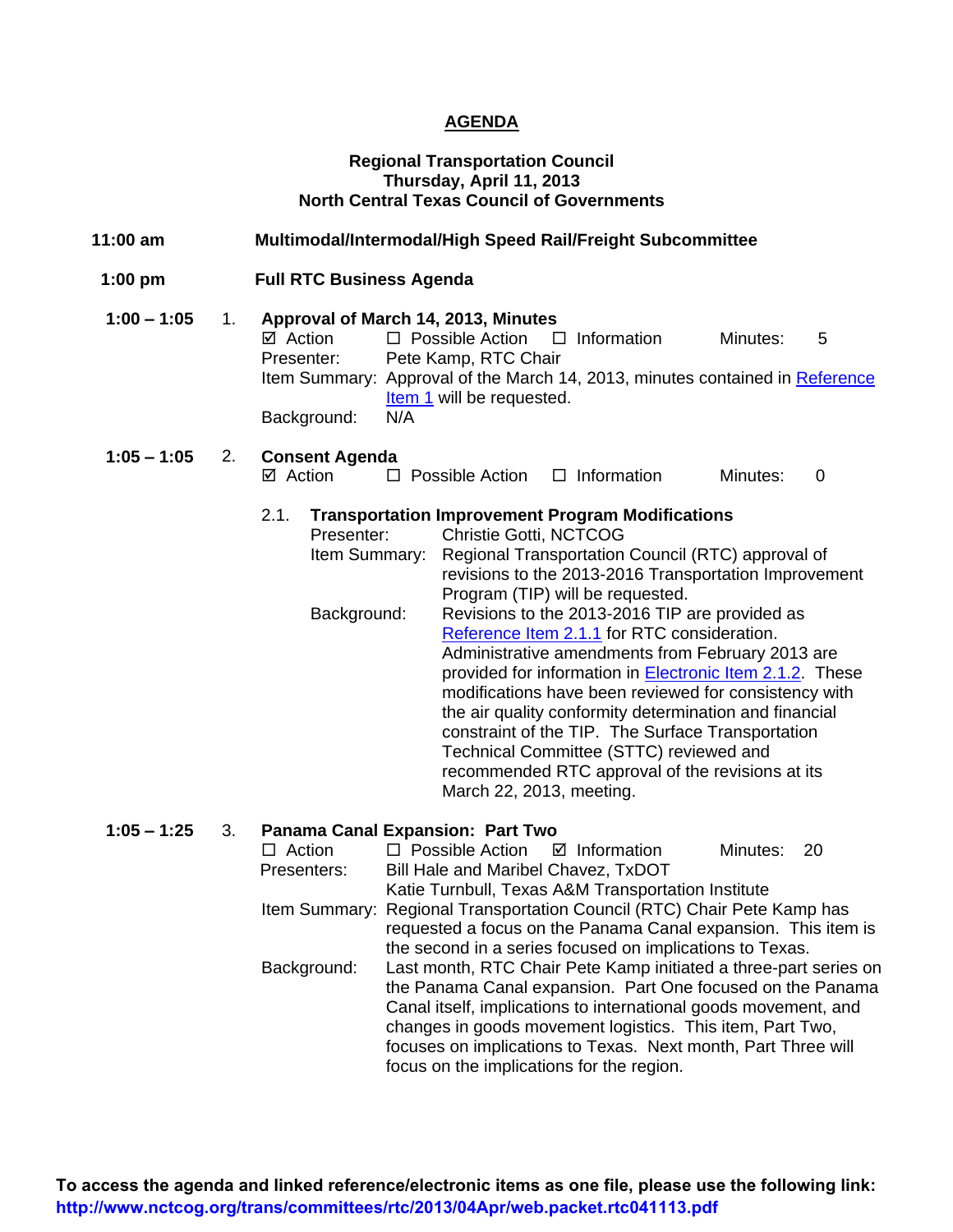### **1:25 – 1:40** 4. **Orientation to Agenda/Director of Transportation Report**

 $\Box$  Action  $\Box$  Possible Action  $\Box$  Information Minutes: 15 Presenter: Michael Morris, NCTCOG

- 1. Recognition of Ron Jensen for Service on the Regional Transportation Council (RTC)
- 2. Recognition of Ron Jones for Service on RTC
- 3. RTC Bylaws: Chair Pete Kamp
- 4. Irving Transportation Summit: Regularly Scheduled August 8, 2013, RTC Meeting
- 5. RTC Multimodal/Intermodal/High Speed Rail/Freight Subcommittee Meeting Next Two Months, Summary at Future Meeting
- 6. Panama Canal Part Three: Impact on Intermodal Hubs
- 7. Texas Department of Transportation (TxDOT) Commissioners and Future Events
- 8. Air Quality Funding Opportunities for Vehicles [\(Electronic Item 4.1\)](http://www.nctcog.org/trans/committees/rtc/2013/04Apr/Ref.Itm_4.1.rtc041113.pdf)
- 9. March Public Meeting Minutes [\(Electronic Item 4.2\)](http://www.nctcog.org/trans/committees/rtc/2013/04Apr/Ref.Itm_4.2.rtc041113.pdf) and April Public Meeting Flyer [\(Electronic Item 4.3\)](http://www.nctcog.org/trans/committees/rtc/2013/04Apr/Ref.Itm_4.3.rtc041113.pdf)
- 10. Transportation Development Credits: TxDOT Opportunity Four
- 11. Regional NCAA Basketball Transportation Special Event Plan
- 12. Local Option to Opt-In to the Regional Vehicle-for-Hire Program
- 13. Final Transportation Improvement Program Modification Policy Update [\(Reference Item 4.4\)](http://www.nctcog.org/trans/committees/rtc/2013/04Apr/Ref.Itm_4.4.rtc041113.pdf)
- 14. Title VI/Environmental Justice TxDOT Compliance Review
- 15. Air North Texas and Ozone Season Update [\(Electronic Item 4.5\)](http://www.nctcog.org/trans/committees/rtc/2013/04Apr/Ref.Itm_4.5.rtc041113.pdf)
- 16. Federal Functional Classification System Update, Approval to be Requested at the May 9, 2013, RTC Meeting [\(Electronic Item 4.6\)](http://www.nctcog.org/trans/committees/rtc/2013/04Apr/Ref.Itm_4.6.rtc041113.pdf)
- 17. Federal Certification, Public Meetings, and Listening Sessions: June 18-20
- 18. Recent Correspondence [\(Electronic Item 4.7\)](http://www.nctcog.org/trans/committees/rtc/2013/04Apr/Ref.Itm_4.7.rtc041113.pdf)
- 19. Recent News Articles [\(Electronic Item 4.8\)](http://www.nctcog.org/trans/committees/rtc/2013/04Apr/Ref.Itm_4.8.rtc041113.pdf)
- 20. Transportation Partners Progress Reports (Handout)

## **1:40 – 1:50** 5. **2012 Job Access/Reverse Commute and New Freedom Programs Recommendations and Dallas Area Rapid Transit Member City Policy**

 $\boxtimes$  Action  $\Box$  Possible Action  $\Box$  Information Minutes: 10 Presenter: Mark Enoch, DART and Jessie Huddleston, NCTCOG Item Summary: Staff will request Regional Transportation Council (RTC) approval of the 2012 Job Access/Reverse Commute and New Freedom Call for Projects funding recommendations. Background: This item was postponed last month to allow staff ample time to determine impacts of the new Dallas Area Rapid Transit (DART) Board Policy (III.07 – Fixed Route Service Beyond Service Area Boundary) on the projects. Staff presented information on Job Access/Reverse Commute and New Freedom projects potentially affected by the DART Board Policy. On March 20, 2013, the North Central Texas Council of Governments and DART staffs met to discuss the policy impacts. The results of that meeting are included in [Reference Item 5.1.](http://www.nctcog.org/trans/committees/rtc/2013/04Apr/Ref.Itm_5.1.rtc041113_000.pdf) [Reference Item 5.2](http://www.nctcog.org/trans/committees/rtc/2013/04Apr/Ref.Itm_5.2.rtc041113.pdf) contains a letter from John Monaco. Staff is requesting approval to award approximately \$4.4 million in Job Access/Reverse Commute and New Freedom funding from the 2012 Call for Projects. The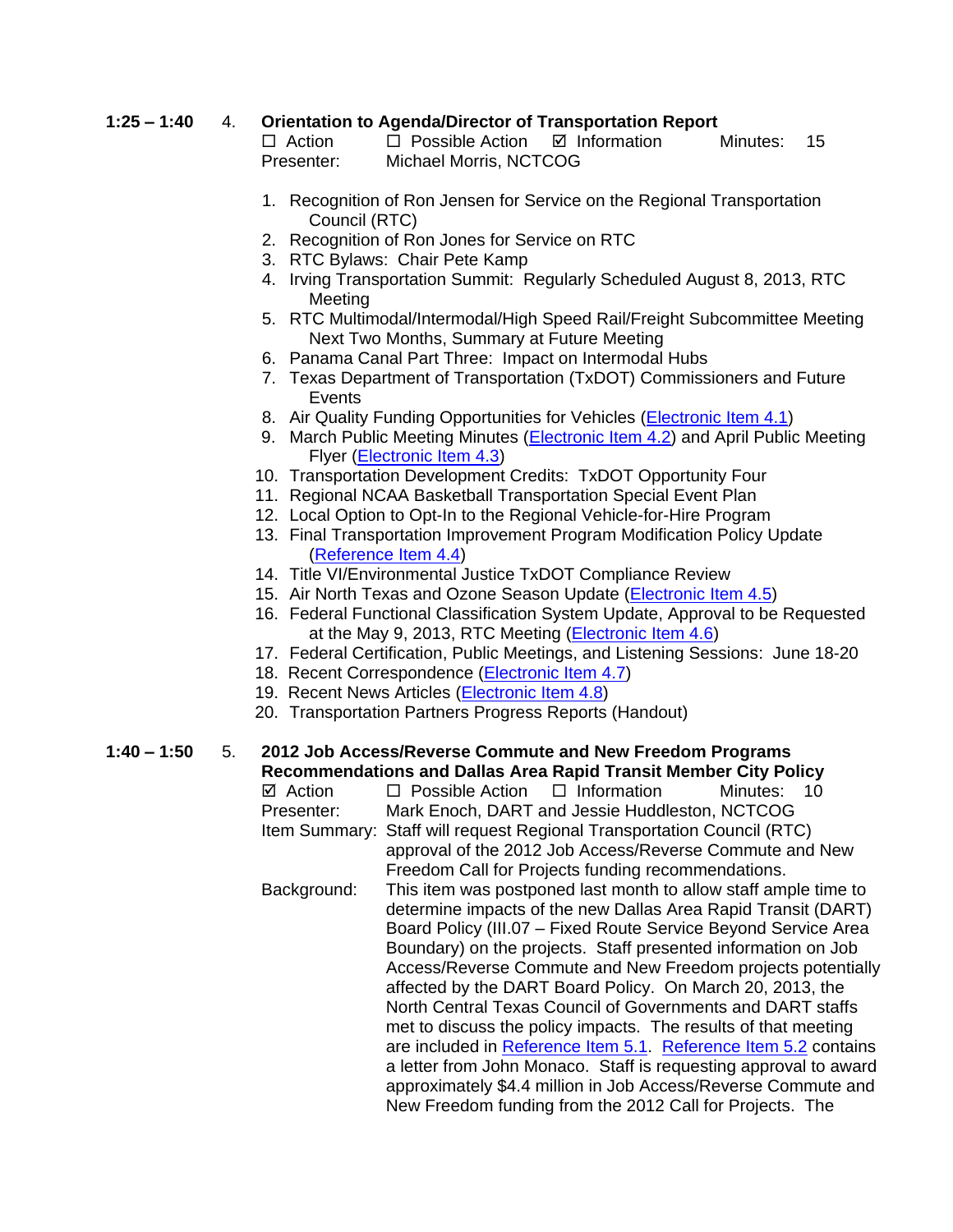Surface Transportation Technical Committee (STTC) has recommended RTC approval of the project recommendations. [Reference Item 5.3](http://www.nctcog.org/trans/committees/rtc/2013/04Apr/Ref.Itm_5.3.rtc041113.pdf) contains funding recommendations, and [Electronic Item 5.4](http://www.nctcog.org/trans/committees/rtc/2013/04Apr/Ref.Itm_5.4.rtc041113.pdf) contains additional details.

**1:50 – 2:00** 6. **Approval of Joint North Texas Tollway Authority/Regional Transportation Council Resolution Supporting Additional Comprehensive Development Agreement Authority for the Texas Department of Transportation**

 $\boxtimes$  Action  $\Box$  Possible Action  $\Box$  Information Minutes: 10 Presenter: Ken Kirkpatrick, NCTCOG

- Item Summary: Approval will be requested of a joint resolution of the Regional Transportation Council (RTC) and North Texas Tollway Authority (NTTA) that supports additional comprehensive development agreement (CDA) authority for the Texas Department of Transportation (TxDOT). The NTTA Board approved the proposed resolution on March 20, 2013.
- Background: Currently, TxDOT has authority to enter into concession-type CDAs for the following projects: IH 35E Managed Lanes from US 380 to IH 635, North Tarrant Express, and SH 183 Managed Lanes from SH 161 to IH 35E. TxDOT's authority to execute a CDA for these projects expires August 31, 2015. There is a need to extend TxDOT CDA authority for the North Tarrant Express beyond this timeframe. In addition, there is a need to include portions of SH 114 and Loop 12 in the SH 183 Managed Lanes CDA authority. Also, there is a need to provide TxDOT CDA authority for two additional projects: IH 35E/US 67 from downtown Dallas to FM 1382 and IH 20 and Loop 9 from US 67 to IH 45. [Reference Item 6](http://www.nctcog.org/trans/committees/rtc/2013/04Apr/Ref.Itm_6.rtc041113.pdf) is a proposed resolution for RTC approval.

#### **2:00 – 2:10** 7. **Enhanced Mobility for Seniors and Individuals with Disabilities Program and Designated Recipient Status**

| ⊠ Action<br>Presenter: | $\Box$ Possible Action $\Box$ Information<br>Minutes:<br>10<br>Jessie Huddleston, NCTCOG                                                                                                                                                                                                                                                                                                                                                                                                                                                                                                                                                                                                                                               |  |  |  |  |  |
|------------------------|----------------------------------------------------------------------------------------------------------------------------------------------------------------------------------------------------------------------------------------------------------------------------------------------------------------------------------------------------------------------------------------------------------------------------------------------------------------------------------------------------------------------------------------------------------------------------------------------------------------------------------------------------------------------------------------------------------------------------------------|--|--|--|--|--|
|                        | Item Summary: Staff will request that the Regional Transportation Council (RTC)<br>take action to endorse the North Central Texas Council of<br>Governments (NCTCOG) as the designated recipient for the<br>newly created Enhanced Mobility for Seniors and Individuals with                                                                                                                                                                                                                                                                                                                                                                                                                                                           |  |  |  |  |  |
|                        | Disabilities Program (Section 5310) in the Dallas-Fort Worth-                                                                                                                                                                                                                                                                                                                                                                                                                                                                                                                                                                                                                                                                          |  |  |  |  |  |
| Background:            | Arlington and Denton-Lewisville Urbanized Areas.<br>A new program was created under Moving Ahead for Progress in<br>the 21 <sup>st</sup> Century (MAP-21) called the Enhanced Mobility for<br>Seniors and Individuals with Disabilities Program (Section 5310).<br>In large urbanized areas, including Dallas-Fort Worth-Arlington<br>and Denton-Lewisville, a designated recipient must be selected<br>to administer the program. The Surface Transportation Technical<br>Committee recommended RTC approval of the designated<br>recipient status on March 22, 2013. Electronic Item 7.1 contains<br>documentation of support for NCTCOG to serve as the<br>designated recipient. Reference Item 7.2 contains additional<br>details. |  |  |  |  |  |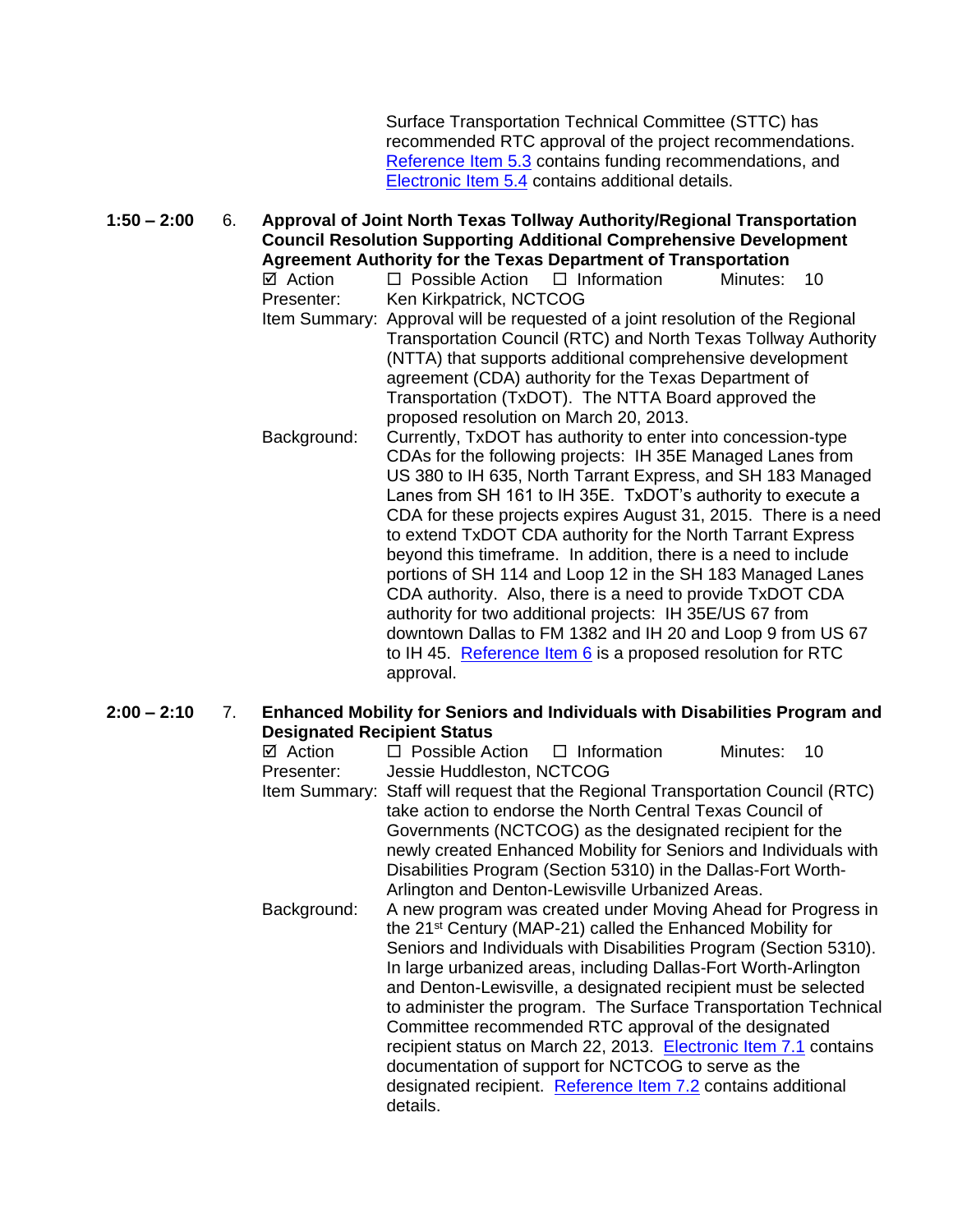| $2:10 - 2:20$ | 8. | Mobility 2035 - 2013 Update and 2013 Transportation Conformity Status<br>Report |                                                                                                                                                                                                                                                                                                                                                                                                                                                                                                                            |  |  |
|---------------|----|---------------------------------------------------------------------------------|----------------------------------------------------------------------------------------------------------------------------------------------------------------------------------------------------------------------------------------------------------------------------------------------------------------------------------------------------------------------------------------------------------------------------------------------------------------------------------------------------------------------------|--|--|
|               |    | ⊠ Action                                                                        | $\Box$ Information<br>$\Box$ Possible Action<br>Minutes:<br>10                                                                                                                                                                                                                                                                                                                                                                                                                                                             |  |  |
|               |    | Presenters:                                                                     | Chad Edwards and Jenny Narvaez, NCTCOG                                                                                                                                                                                                                                                                                                                                                                                                                                                                                     |  |  |
|               |    |                                                                                 | Item Summary: Staff will provide updates on the Mobility 2035 – 2013 Update<br>and 2013 transportation conformity. In addition, staff will request<br>approval to provide both documents to the interagency<br>consultation partners for concurrent review at the onset of the<br>final public-review process beginning April 15, 2013. Staff will                                                                                                                                                                         |  |  |
|               |    |                                                                                 | request Council action on both documents in June 2013.                                                                                                                                                                                                                                                                                                                                                                                                                                                                     |  |  |
|               |    | Background:                                                                     | The Regional Transportation Council (RTC) and its transportation<br>partners have continued to pursue and develop transportation<br>projects across the region since Mobility 2035 was approved by<br>RTC in March 2011. To include the latest project-level<br>assumptions, the long-range transportation plan must be<br>periodically updated to account for this work. As updates are<br>made to the long-range transportation plan, they must be tested<br>for air quality impacts. The 2013 transportation conformity |  |  |
|               |    |                                                                                 | analysis will be conducted to ensure the region meets its clean-<br>air guidelines. Details are provided in Reference Item 8. Due to<br>the number of copies needed and time constraints, this was<br>copied in black and white. A color copy is available at:<br>www.nctcog.org/trans/committees/rtc/2013/04Apr/Ref.ltm_8.rtc041113.pdf                                                                                                                                                                                   |  |  |
| $2:20 - 2:30$ | 9. |                                                                                 | Air Quality Particulate Matter Standard and Regional Nitrogen Dioxide                                                                                                                                                                                                                                                                                                                                                                                                                                                      |  |  |

#### **2:20 – 2:30** 9. **Air Quality Particulate Matter Standard and Regional Nitrogen Dioxide Monitoring**

| ⊠ Action<br>Presenter: | $\Box$ Possible Action $\Box$ Information<br>Jenny Narvaez, NCTCOG                                                                                                                                                                                                                                                                                                                                                                                                                                                                                                                                                                                                                                                                                                                                                                                                                                                                                                                           | Minutes: | 10 |
|------------------------|----------------------------------------------------------------------------------------------------------------------------------------------------------------------------------------------------------------------------------------------------------------------------------------------------------------------------------------------------------------------------------------------------------------------------------------------------------------------------------------------------------------------------------------------------------------------------------------------------------------------------------------------------------------------------------------------------------------------------------------------------------------------------------------------------------------------------------------------------------------------------------------------------------------------------------------------------------------------------------------------|----------|----|
|                        | Item Summary: Staff will provide the Regional Transportation Council (RTC) with<br>recent developments regarding the first near-road nitrogen<br>$dioxide (NO2)$ monitor for the region and will request RTC<br>approval of its recommended location and appropriate<br>involvement for placement of the second near-road NO <sub>2</sub> monitor.<br>Staff will also provide an update on changes to the National<br>Ambient Air Quality Standards (NAAQS) for fine particulate<br>matter ( $PM2.5$ ).                                                                                                                                                                                                                                                                                                                                                                                                                                                                                      |          |    |
| Background:            | In March 2013, the Environmental Protection Agency revised the<br>deadline for installation of the near-road $NO2$ monitoring network.<br>Dallas-Fort Worth (DFW) is required to have two near-road<br>monitors operational by January 2015. Recently, North Central<br>Texas Council of Governments staff reviewed the top three sites<br>identified by the Texas Commission on Environmental Quality as<br>viable options for the first near-road $NO2$ monitor. Staff will<br>provide a visual analysis of the three sites with a<br>recommendation for the location of the first monitor. As the<br>region's Metropolitan Planning Organization, staff will also<br>request the position to be involved up front in the site selection<br>process for future air quality monitors in the DFW region. The<br>second $NO2$ monitor will also measure $PM2.5$ , and staff will<br>continue to provide updates on the NAAQS for this pollutant.<br>Details are provided in Reference Item 9. |          |    |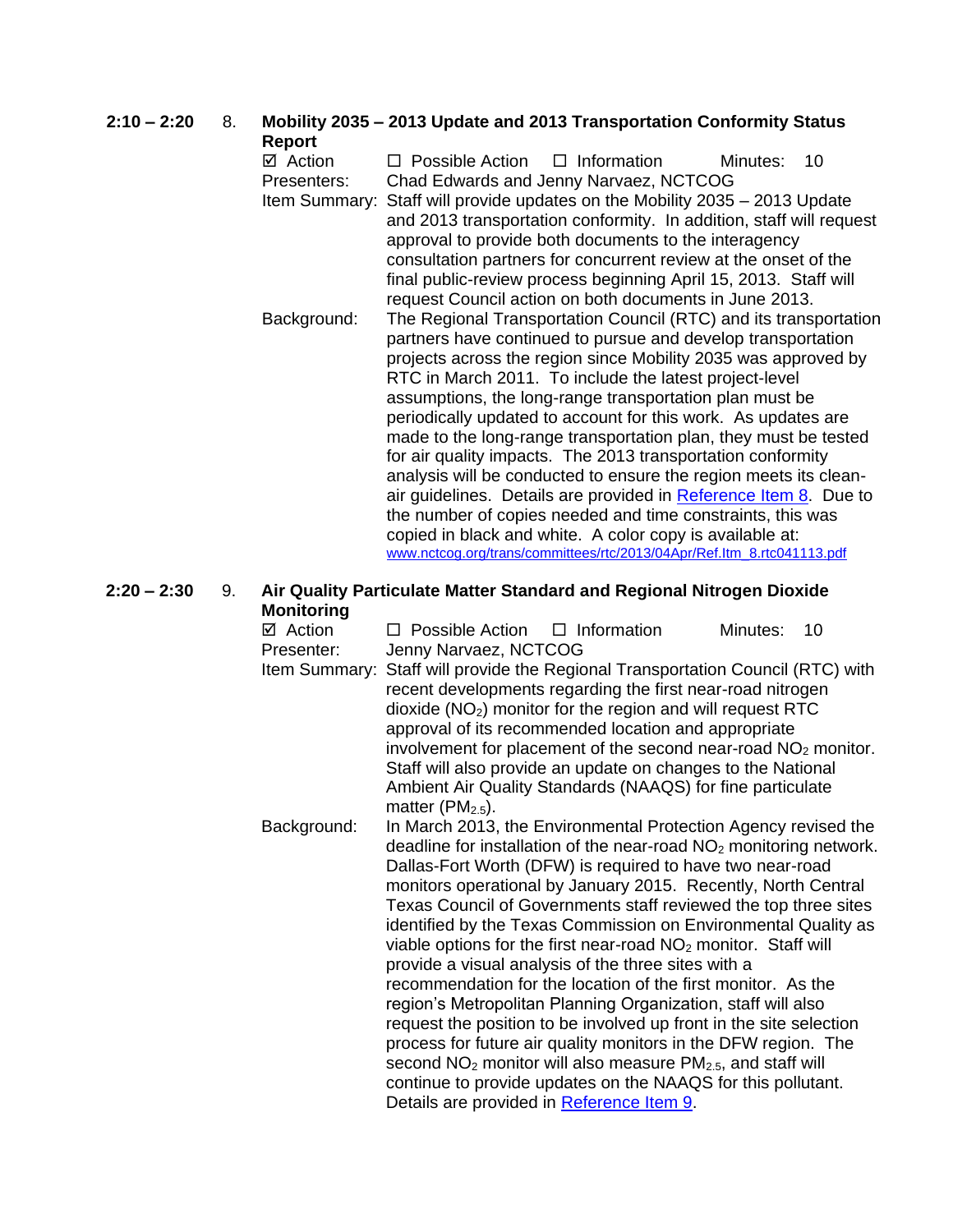#### **2:30 – 2:40** 10. **Legislative Update, Including Information from Dallas Area Rapid Transit**

| ⊠ Action    | $\Box$ Possible Action $\Box$ Information |                                                                         | Minutes:<br>-10                                                 |
|-------------|-------------------------------------------|-------------------------------------------------------------------------|-----------------------------------------------------------------|
| Presenter:  |                                           | Mark Enoch, DART and Amanda Wilson, NCTCOG                              |                                                                 |
|             |                                           | Item Summary: The Regional Transportation Council (RTC) will receive an |                                                                 |
|             |                                           | update on State and federal legislative actions. The Texas              |                                                                 |
|             |                                           | Legislature convened on January 8, 2013. The US Congress                |                                                                 |
|             |                                           |                                                                         | convened January 3, 2013. Transportation issues will be a focus |
|             |                                           | for both the Texas Legislature and US Congress.                         |                                                                 |
| Background: |                                           |                                                                         | The Texas Legislature and US Congress will be in session at the |
|             |                                           | time of the April RTC meeting. This item will allow staff to            |                                                                 |
|             |                                           | provide updates on key positions of the RTC and allow any               |                                                                 |

#### **2:40 – 2:50** 11. **Cotton Belt Innovative Finance Initiative Update**

| Action      | $\Box$ Possible Action $\Box$ Information<br>Minutes:<br>10                      |  |  |  |  |  |
|-------------|----------------------------------------------------------------------------------|--|--|--|--|--|
| Presenter:  | Tom Shelton, NCTCOG                                                              |  |  |  |  |  |
|             | Item Summary: Staff will provide an update on recent progress on the Cotton Belt |  |  |  |  |  |
|             | private-sector initiative, including actions by corridor member                  |  |  |  |  |  |
|             | jurisdictions and recent legislative activity.                                   |  |  |  |  |  |
| Background: | North Central Texas Council of Governments (NCTCOG) staff                        |  |  |  |  |  |
|             | continues to coordinate with a private-sector consortium with                    |  |  |  |  |  |
|             | intent to submit an unsolicited proposal to develop the full 62-mile             |  |  |  |  |  |
|             | Cotton Belt Corridor passenger-rail project. NCTCOG will serve                   |  |  |  |  |  |
|             | as the responsible governmental entity on behalf of cities under                 |  |  |  |  |  |
|             | Senate Bill 1048 for purposes of procurement and seeking                         |  |  |  |  |  |
|             | competitive proposals. This private sector unsolicited proposal                  |  |  |  |  |  |
|             | effort supplements, not replaces, the Fort Worth Transportation                  |  |  |  |  |  |
|             | Authority's efforts for its TEX Rail New Starts application.                     |  |  |  |  |  |
|             |                                                                                  |  |  |  |  |  |

additional positions to be taken, if necessary.

# **2:50 – 3:00** 12. **Transportation Safety Performance Measures and Intersection Safety Implementation Plan in Partnership with the Federal Highway**

| <b>Administration</b> |                                                                                                                                                                                                                                                                                                                                                                                                                                                                                                                                                                                                                                                                                                                                                                                                                                                                                                                                                                                       |          |    |
|-----------------------|---------------------------------------------------------------------------------------------------------------------------------------------------------------------------------------------------------------------------------------------------------------------------------------------------------------------------------------------------------------------------------------------------------------------------------------------------------------------------------------------------------------------------------------------------------------------------------------------------------------------------------------------------------------------------------------------------------------------------------------------------------------------------------------------------------------------------------------------------------------------------------------------------------------------------------------------------------------------------------------|----------|----|
| $\Box$ Action         | $\Box$ Possible Action $\Box$ Information                                                                                                                                                                                                                                                                                                                                                                                                                                                                                                                                                                                                                                                                                                                                                                                                                                                                                                                                             | Minutes: | 10 |
| Presenter:            | Natalie Bettger, NCTCOG                                                                                                                                                                                                                                                                                                                                                                                                                                                                                                                                                                                                                                                                                                                                                                                                                                                                                                                                                               |          |    |
|                       | Item Summary: Staff will provide an update on items included in the 2012 Safety<br>Program Performance Measures document.                                                                                                                                                                                                                                                                                                                                                                                                                                                                                                                                                                                                                                                                                                                                                                                                                                                             |          |    |
| Background:           | The Safety Program Performance Measures document is an<br>annual report on various safety programs and projects including<br>crash and fatality data, HazMat incidents, top 10 contributing<br>factors for crashes that occurred in 2012, Freeway Incident<br>Management and Photogrammetry training statistics, and the<br>Mobility Assistance Patrol Program. In addition, the document<br>provides an update on the Wrong Way Driving (WWD) Pilot<br>Project. The purpose of the WWD Pilot Project is to implement<br>improved pavement markings, signage, and other<br>countermeasures that will assist in reducing wrong-way driving<br>incidents within the project area of Dallas County. Also included<br>is an update on the regional Intersection Safety Implementation<br>Plan (ISIP). ISIP is a project completed in partnership with the<br>Federal Highway Administration that analyzed high-crash<br>locations throughout the region and identified low cost, systemic |          |    |